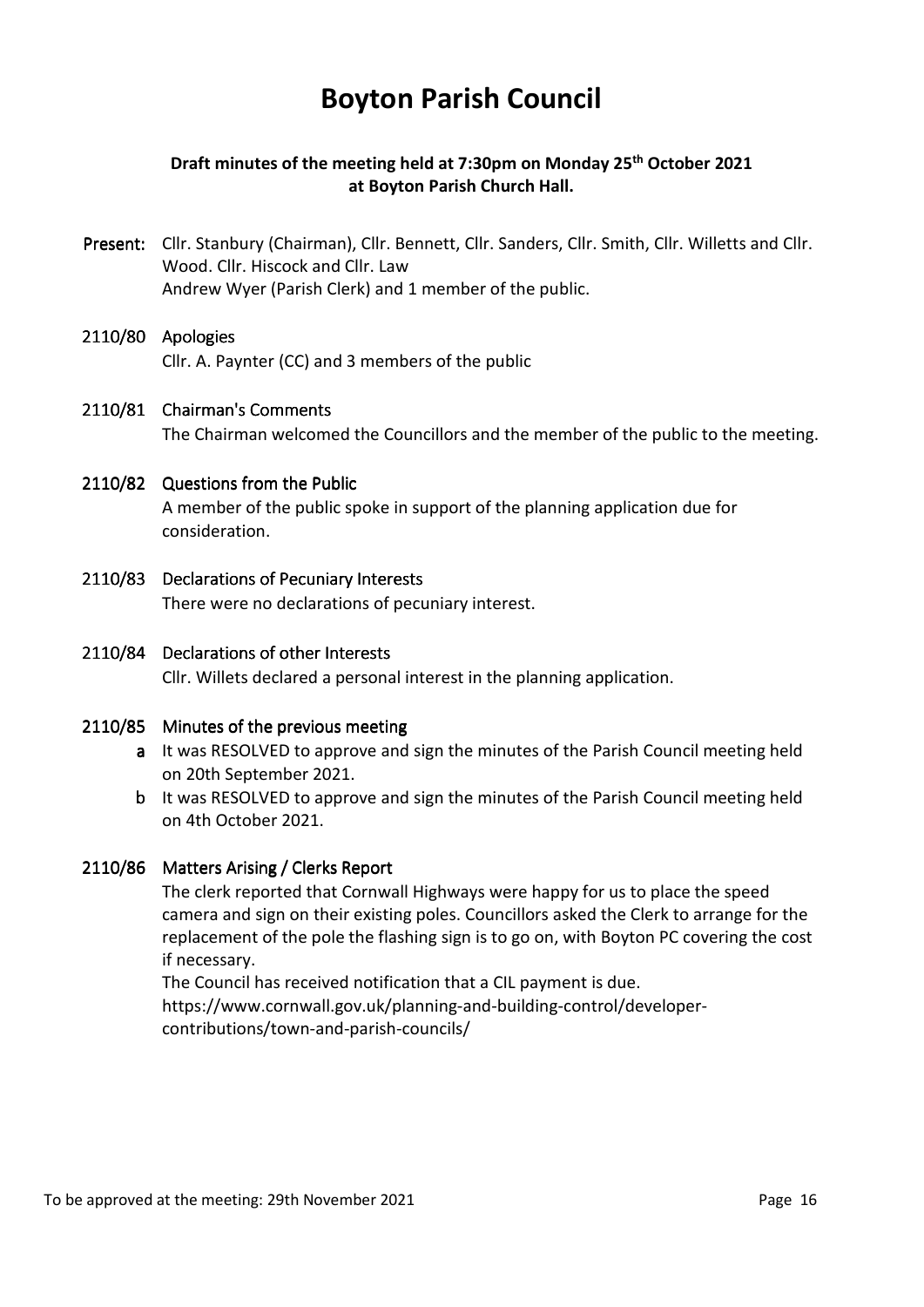## 2110/87 Planning Applications

PA21/09626 It was RESOLVED to support the proposed loft conversion and rear extension at 6 Underlane, Boyton, PL15 9RR

Pre-App Council was made aware of a planning pre-application affecting the village. It was unclear if it was for 4 or 5 properties and prompted a discussion around pre-apps which will be included in the Cornwall Council response (minute 2110/90).

#### $2110/88$  Finances

|                  | It was RESOLVED to authorise the following payments. |                  |         |
|------------------|------------------------------------------------------|------------------|---------|
| Chq. 841 A. Wyer |                                                      | Salary (October) | £309.80 |
| Chg. 842 HMRC    |                                                      | PAYE (October)   | £77.60  |

#### 2110/89 Speeding Traffic

 It was RESOLVED to approve the policy and site assessment relating to the AutoSpeedWatch camera. The council then NOTED the eventual costs (Vario: £3201.54 & 640.31 VAT and AutoSpeedWatch camera £549.00) and the return of £109.68 not spent by the Clerk as there was no VAT element to the camera purchase.

#### 2110/90 Cornwall Council

It was RESOLVED to include the following comments in our response:

Roads: Oliver Jones does look after us well. White lines need renewing, rumble strips too. More passing places on local roads would be good.

Housing: Ask CC how many people on waiting list for affordable housing? Experience of approval of developments including an element of affordable housing but that condition was removed by time of building. Pre-app notifications please! Coronavirus: generally good

"What C C does right": The value of swimming for school kids (closure of leisure centres Launceston) was good in past. Recycling. CIL payments allowing local councils to provide the infrastructure needed.

BPC hope that this is the start of good two-way communication between CC and PC's, and BPC would like feedback and updates. (Clerk to chase up ahead of every meeting)

#### 2110/91 Grass Cutting Contract

 Cllrs. Smith and Willets to map/identify the areas to be covered by the contract and then the Clerk to advertise the opportunity.

#### 2110/92 Queens Jubilee

 2 members of the public have expressed an interest in helping organise. Cllr. Smith agreed to set up an Event Planning Committee - meeting date TBC

#### 2110/93 Correspondence

It was RESOLVED to note the correspondence received since the last meeting.